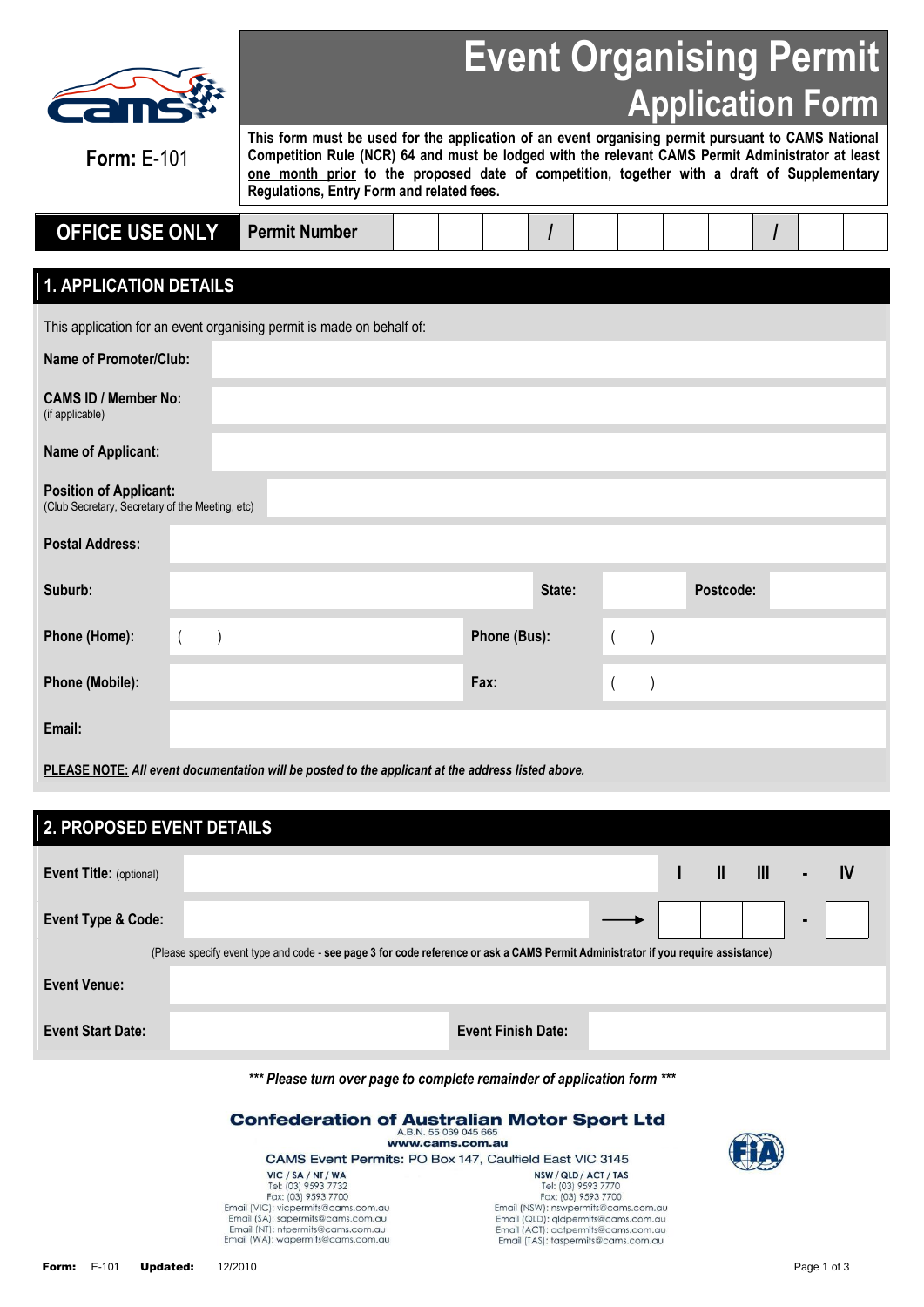#### **3. PRIMARY EVENT OFFICIALS**

**NOTE:** *If any of the event officials listed below do not hold the appropriate CAMS Officials Licence, they must ring the CAMS Officials Hotline on 1300 657 673 to apply for one immediately. For more information on the National Officiating Program, visit [www.cams.com.au/go/officials.](http://www.cams.com.au/go/officials)*

| <b>Position of Official</b>                           | <b>Name of Official</b> | <b>CAMS Licence / Member No.</b> |
|-------------------------------------------------------|-------------------------|----------------------------------|
| Clerk of the Course / Event Director                  |                         |                                  |
| Secretary of the Meeting                              |                         |                                  |
| <b>Chief Steward</b>                                  |                         |                                  |
| Steward (2)                                           |                         |                                  |
| Steward (3)                                           |                         |                                  |
| <b>Chief Scrutineer</b>                               |                         |                                  |
| Compliance Checker<br>(N/A for Motorkhana/Khanacross) |                         |                                  |

#### **4. PAYMENT DETAILS**

| <b>Event Permit Fee:</b>       | \$                                                      |                      |                         | Please refer to <b>www.cams.com.au/go/2009fees</b> for further information.                                             |  |
|--------------------------------|---------------------------------------------------------|----------------------|-------------------------|-------------------------------------------------------------------------------------------------------------------------|--|
| Payment type:<br>(please tick) |                                                         |                      |                         | Cheque/Money Order (payable to CAMS) Credit Card (please provide details) Cash (in person at CAMS State Office) Invoice |  |
|                                | <b>Credit Card Details:</b> (please tick if applicable) | ⊟ Visa<br>MasterCard | Note: Amex not accepted |                                                                                                                         |  |
| <b>Card Number:</b>            |                                                         |                      |                         | <b>Expiry Date:</b>                                                                                                     |  |
| Cardholder's Name:             |                                                         |                      | Signature:              | Sent via e-mail (no signature required)                                                                                 |  |

### **5. APPLICATION STATEMENT**

- 1. I/we hereby apply for a permit to organise a meeting for the conduct of the sport of Automobilism in the territory of the Confederation of Australian Motor Sport Ltd (CAMS) in accordance with the International Sporting Code of the Federation Internationale de l'Automobile (FIA) and the National Competition Rules of CAMS.
- 2. I/we enclose the appropriate event permit fee with this application (or as otherwise indicated above).
- 3. I/we undertake to comply with any conditions that CAMS may impose.
- 4. I/we are responsible for ensuring that all officials of the event are appropriately accredited under the guidelines of the CAMS National Officiating Program.
- 5. I/we acknowledge that Public Liability insurance for this event will be provided for by CAMS.

#### **FOR MOTORKHANA/KHANACROSS EVENTS ONLY**

6. I/we have read and understood the document titled "CAMS *Safe Event Package for Motorkhana/Khanacross",* will have a copy available at the event, and will conduct the event in accordance with the risk management concepts described therein, including the OH&S policy.

| Name: |                                                    | <b>Position:</b> |  |
|-------|----------------------------------------------------|------------------|--|
|       | Signature: Sent via e-mail (no signature required) | Date:            |  |

*Please return completed form to the relevant CAMS Permit Administrator (details at the bottom of first page)*